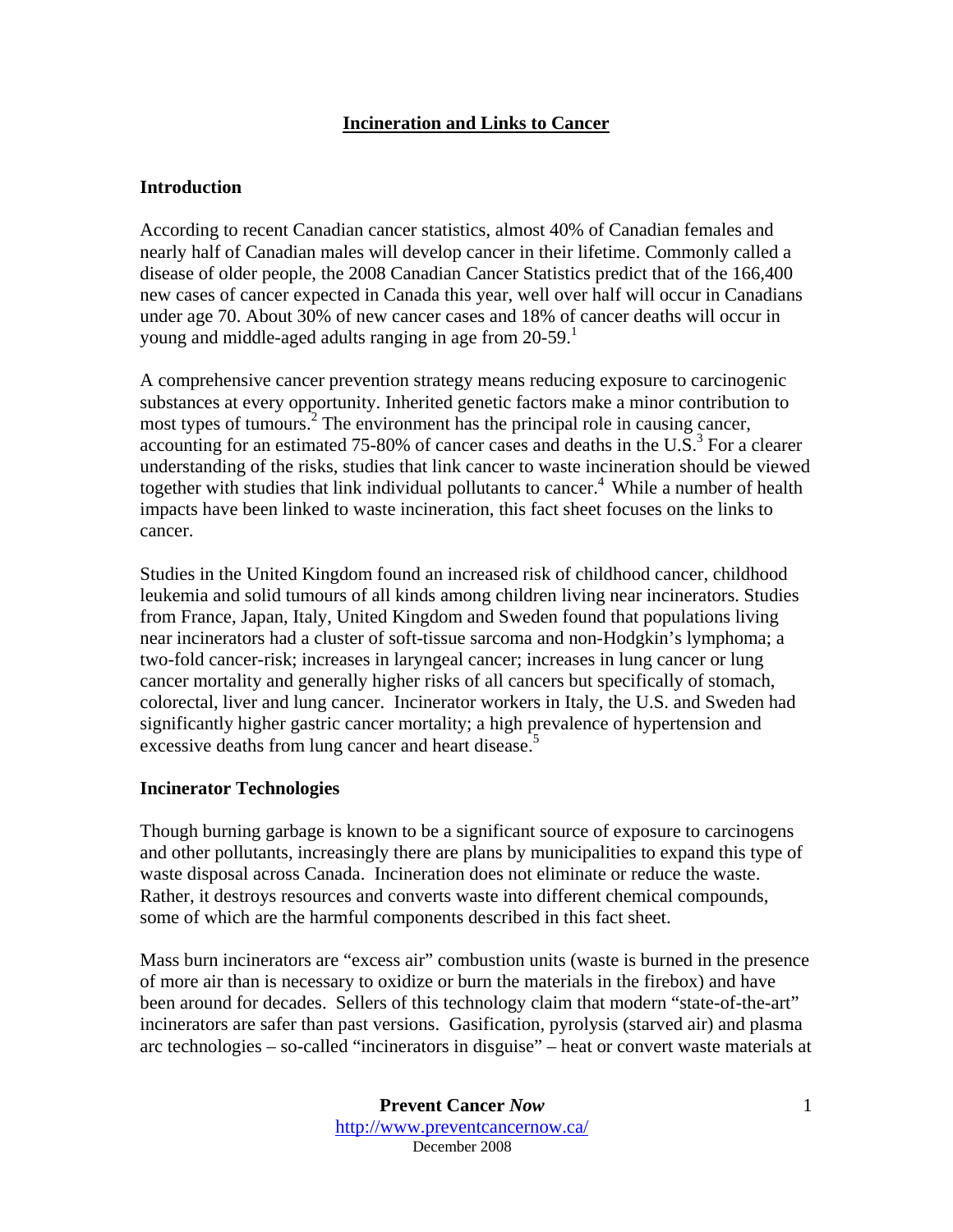high temperatures to create gas (syngas), liquids and solid residues of ash (char) or slag. However, the waste gases are then burned, releasing hazardous pollutants.

Health Canada states that the biggest source of dioxins and furans is the large-scale burning of municipal and medical waste.<sup>6</sup> Plasma arc gasification vendors often claim their technology achieves zero emissions and are not, in fact, incinerators. However, the Canadian Council of Ministers of the Environment (CCME) definition for "waste incinerator".<sup> $\frac{7}{1}$ </sup> is any system that thermally treats waste. It confirms that plasma arc units are already subject to its standards. $8 \text{ A } 2007$  review states that any new thermal destruction technology only be approved by the jurisdiction having authority if the applicant can demonstrate that the system will meet the emission standard. However, these technologies emit dioxins and other harmful pollutants and are defined as incineration by the U.S. Environmental Protection Agency.<sup>9</sup> An analysis of incineration and gasification units using EPA emissions data showed that both emit the same pollutants albeit in different quantities.<sup>10</sup> These newer technologies are also considered incineration by the European Union.<sup>11</sup>

# **Toxic Air Emissions**

Both the amount of waste and its potential toxicity are increasing. Incinerator emissions are a major source of fine and ultrafine particles, toxic metals and more than 200 organic chemicals, including those known to cause cancer, genetic mutations and disruption to normal hormone function.<sup>4</sup> Even the most modern Municipal Solid Waste (MSW) incinerators do not have the technology that prevents the release of ultrafine particles.<sup>12</sup>

Approximately 70% of garbage burned is emitted to air. The exact composition of emissions from incinerators will vary with the waste that is being burned at any given time and depends on the efficiency of the facility and the pollution control measures in place. Emissions also contain other unidentified compounds whose potential for harm is as yet unknown. With the make-up of garbage continually changing, so too does the chemical nature of incinerator emissions and therefore the potential for adverse health effects.<sup>4</sup>

A 2007 Generic Human Health and Ecological Risk Assessment commissioned by Durham and York Regions in southern Ontario confirmed that chemicals of potential concern (CoPC) may interact to produce toxic effects, however, more detailed studies are required into this area to determine synergistic effects.<sup>13</sup>

# Organic Compounds

Dioxins are a group of chemicals with over 200 individual members. Dioxins are produced as unintentional by-products of manufacture and use of elemental chlorine, and the burning of materials that contain any form of chlorine. All incinerators produce dioxins. Incinerators generate and emit brominated and mixed chloro-bromo substituted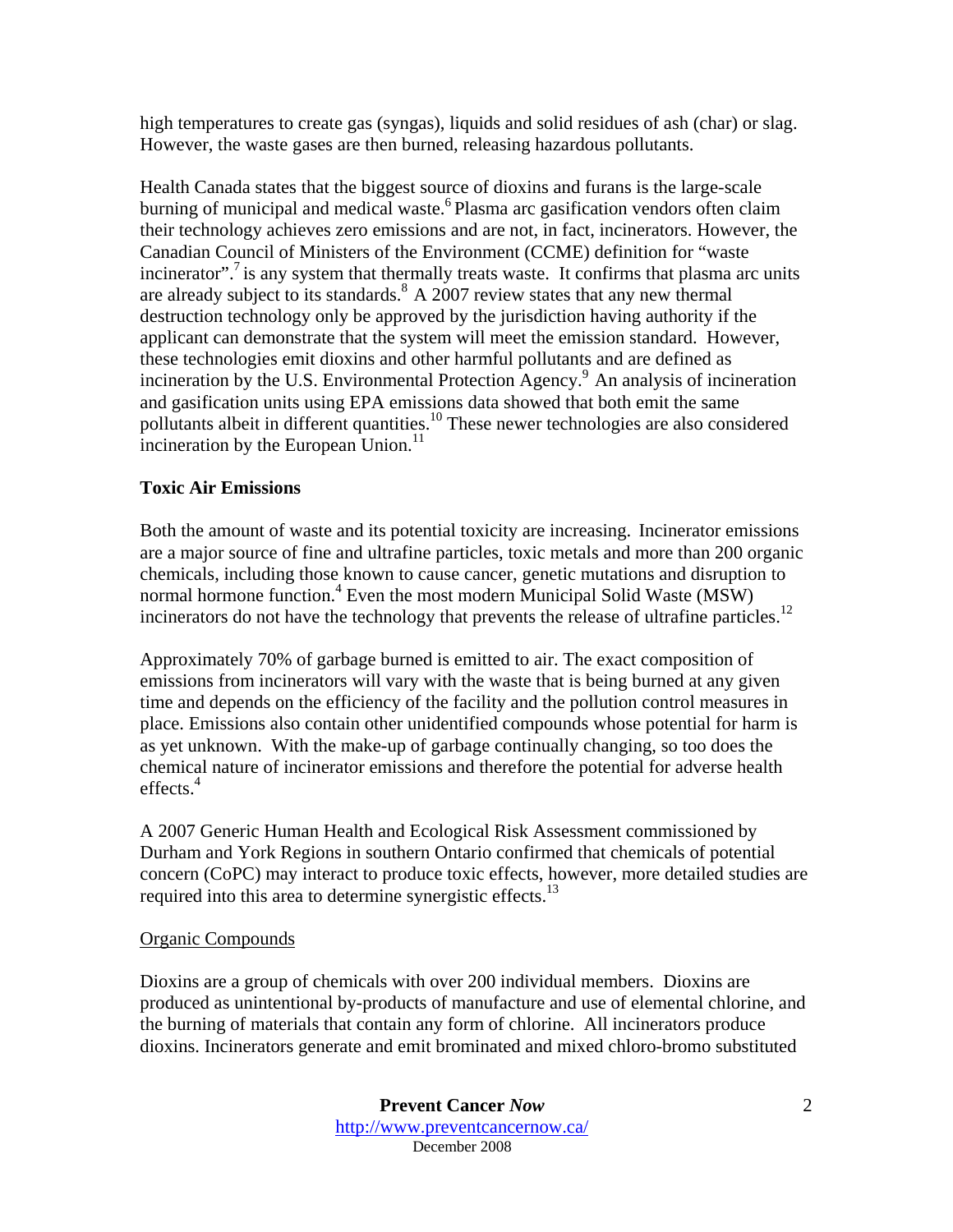dioxins in appreciable quantities. Research has shown that while dioxins can be destroyed in the combustion zone of mass burn incinerators, they can be regenerated, depending on the incinerator's temperature profile, and formed from precursors that are either constituents of the waste or by chemical recombination of materials in the waste.<sup>12</sup>

Dioxins are a Class 1 IARC carcinogen (cancer causing agent), are persistent (take a long time to break down), toxic and accumulate in the tissues of humans and animals.<sup>12</sup> Dioxins enter the human body through the food we eat, the air we breathe and skin. The most important route for human exposure is through food, amounting to more than 90% of total exposure. Fish and animal products, such as meat, dairy and eggs, account for approximately 80%.14 Dioxins can induce cancer, interfere with our immune systems and male and female reproduction, impact child development and interfere with normal hormone function and growth factors. It is toxic to our organs (liver, spleen, thymus, skin).<sup>12</sup> Cancers linked to dioxins include lymphomas and cancers of the lung, liver, skin, soft tissue, oral and nasal cavities.<sup>4</sup> Organic toxicants including polychlorinated biphenyls (PCBs), polyaromatic hydrocarbons (PAHs), dioxins, and furans have also been linked with breast and testicular cancer.<sup>4</sup>

Infants and children exposed to dioxins before or just after birth can suffer from a range of health effects to the central nervous and immune systems, as well as on growth, sexual development, thyroid function and reproductive health.<sup>12</sup> PCBs are a mixture of compounds and may have a "dioxin-like" effect. Both PCBs and dioxins are toxic to the developing brains of babies both before and after birth. The toxic significance of many volatile organic compounds is unknown.<sup>15</sup>

With improved pollution control on mass burn incinerators, air emissions of dioxins can be reduced, but not eliminated. Rather, increased air emissions controls have shifted more of the dioxins and other toxic substances generated to the ash residues, thereby creating new disposal and pollution problems. $1$ 

Gasification, considered by some to be more "high tech" than mass burn incinerators also creates pollution. According to EPA test data, compared to mass burn incinerators gasification units emitted more nitrogen oxides, which contribute to smog, and ground level ozone, and can emit more dioxins and furans. $^{10}$ 

#### Heavy Metals

Emissions and ash from incinerators can contain over 35 metals and many are known to be toxic at low concentrations. Toxic metals accumulate in the body and can remain there for years. Inhaling heavy metals such as nickel, beryllium, chromium, cadmium and arsenic increases the risk of lung cancer.<sup>16</sup>

In the waste stream, mercury is present in batteries, fluorescent light bulbs and paints. Cadmium is present in paints, PVC plastic bottles and pigments used to colour plastics.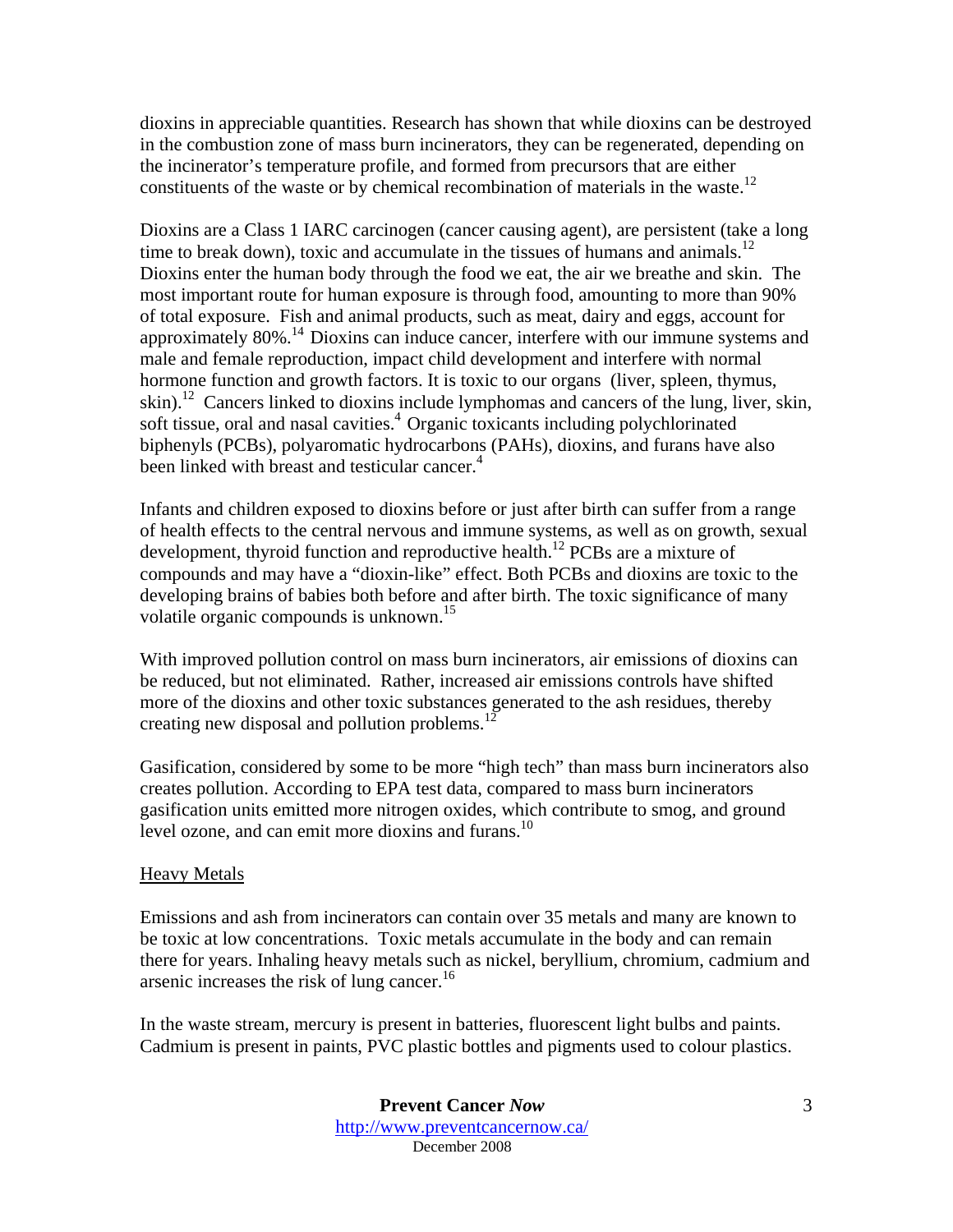Lead is present in batteries, plastics and pigments. Antimony is present in flameretardants and in plastics. The incineration process leads to metals being concentrated in the ashes by up to ten times as the volume of waste is reduced. Mercury is an exception with a greater proportion vented into the air via the flue stack.<sup>12</sup>

Like dioxin, mercury is a persistent and bioaccumulative toxin that can be transported far from where it is emitted into the environment. A potent neurotoxin, it attacks the body's central nervous system. It is particularly hazardous to developing fetuses and transfers from women to fetuses across the placenta and to infants through breastfeeding, resulting in exposure at critical stages of the baby's development.<sup>17</sup>

# Particulates

Various studies have confirmed that the smaller the particles, the more dangerous their health affects. The body does not have an efficient way for clearing the deeper part of the lung, as only a tiny fraction of natural particles are of such a small size. Smaller particles are not filtered out by the nose and bronchioles and their miniscule size allows them to penetrate deeply into the lungs and be directly absorbed by the bloodstream, travel through cell walls into the cell nucleus, affecting the cell's DNA. The smallest particulates (minute particles), particularly ultrafine particulates (PM. 0.1) are highly chemically reactive.<sup>4</sup>

Incinerators are particulate generators. Heavy metals, dioxins and other chemicals can adhere to particulate surfaces increasing their toxicity. Fine particulates have been associated with respiratory and cardiovascular disease and with lung cancer.<sup>4</sup>

# **Ash and Slag**

For mass burn incinerators, approximately 26-40% of combusted waste will remain as solid residues. Both the bottom and fly ashes can contain high concentrations of heavy metals. Improved pollution control technology in modern incinerators can transfer the toxic load of dioxins and some heavy metals from airborne emissions to the fly ash.<sup>14</sup> The ash residues are generally put into landfill sites, which raise concerns about these contaminants leaching.

There is considerable uncertainty about the quality of the "slag" produced by plasma arc technology. While vendors claim the contaminants are encapsulated in the slag, which could be used for various building materials, there are concerns about carcinogens such as arsenic and cadmium leaching and how this might impact any "beneficial use" of the material.<sup>9</sup>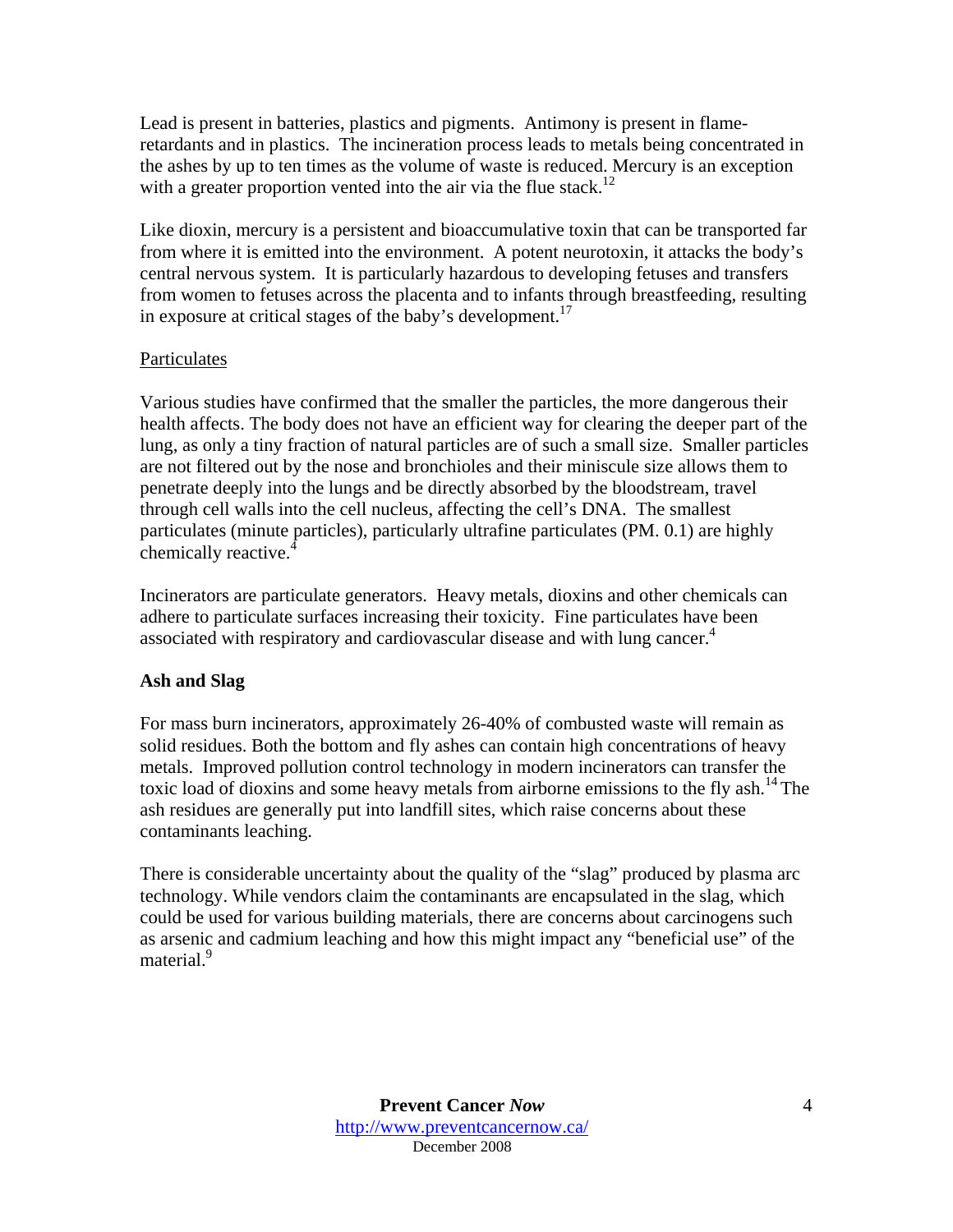#### **Liquid wastes**

Wastewater from wet exhaust gas cleaning contains heavy metals. The most significant in terms of toxicity and quantity are lead, cadmium, copper, mercury, zinc and antimony. Published scientific data on these is very limited.<sup>12</sup> The concerns would be around possible soil and water (ground or surface) contamination.

#### **Regulation, Monitoring and Enforcement**

Only a small fraction of the hundreds of incinerator pollutants are controlled. In addition, real-time and continuous monitoring technology is not available for all pollutants including some of the most dangerous, such as dioxins. Incinerator proponents often base their claims of "safe" operation upon stack gas emissions tests for dioxins. However, dioxin emissions are not constant and these tests rarely sample during start ups, shut downs and upset conditions when "spikes" of dioxin emissions can occur, resulting in periods of high dioxin production being excluded from test results.<sup>17</sup>

Environmental standards and regulatory emissions' limits vary and are often based on what is technologically achievable e.g. Best Available Technology Not Exceeding Excessive Cost (BATNEEC) or Maximum Achievable Control Technology (MACT). In Ontario, pilot facilities for newer waste technologies such as plasma arc gasification do not have to undergo an Environmental Assessment, providing they are small and meet the Ministry of Environment's air emission standards. This is permitted, even though plasma arc technology is considered to be unproven for the processing of mixed municipal solid waste. In Ontario, CCME Canada-wide Standards for dioxins and furans are included in guidelines for incinerators.<sup>18</sup>

The 2007 CCME Review noted that there is a lack of data on the concentrations of dioxins and furans in residues such as ash and the quantity of residues generated.<sup>8</sup> In Ontario, Durham and York Regions are on record as saying they consider the bottom ash as suitable to go to landfill for use as daily cover. The two Regions intend to conduct research into using the material as a component of asphalt aggregate or concrete.<sup>19</sup> However, there are well-documented concerns about the health risks of using incinerator ash for such purposes as the ash contains heavy metals and other chemical pollutants.<sup>17</sup>

# **Conclusion**

All incinerators generate toxic emissions, including carcinogens, and are a leading source of dioxins globally.<sup>20</sup> Since there are safer, more economical and flexible options, we should adopt the precautionary principle and move away from waste management options that pose a serious risk to human health and further degrade our environment.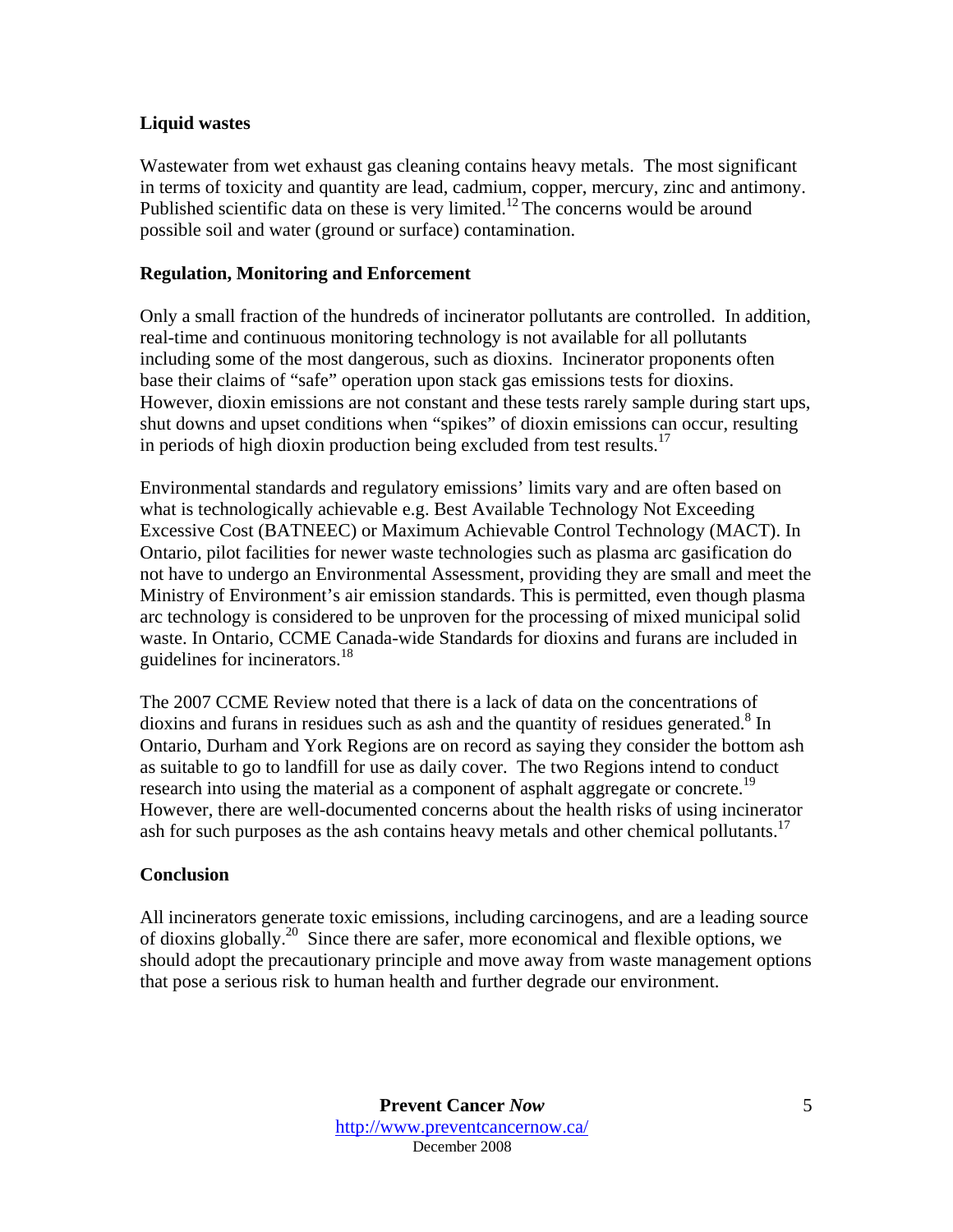Furthermore, the burning of waste destroys resources and locks communities into very expensive contracts, which require large and predictable volumes of garbage over long periods of time to recoup the large capital costs.

Far more energy would be saved and fewer health and environmental impacts – including cancer – would result from reusing, recycling and composting materials. In a world of depleting resources it makes no sense to incinerate materials when safer options exist.<sup>21</sup> Canada's waste management approach must take a healthier and more economically viable course. Any risk to our health that is avoidable, is unacceptable.

#### **References:**

1. Canadian Cancer Society/National Cancer Institute of Canada: Canadian Cancer Statistics 2008 2-3 April 2008, ISSN 0835-2976 http://www.cancer.ca/Canada-wide/About%20cancer/Cancer%20statistics/Canadian%20Cancer%20Statistics.aspx

2. Environmental and Heritable Factors in the Causation of Cancer –Analyses of Cohorts of Twins from Sweden, Denmark and Finland. Original Article New England Journal of Medicine July 13, 2000 Vol. 343:78-85

http://content.nejm.org/cgi/content/full/343/2/78

3. American Cancer Society Cancer Facts and Figures 2006 P.22 http://www.cancer.org/downloads/STT/CAFF2006PWSecured.pdf

4. The Health Effects of Waste Incinerators 4<sup>th</sup> Report of the British Society for Ecological Medicine. Second Edition June 2008 http://www.ecomed.org.uk/content/IncineratorReport\_v2.pdf

5. Best Environmental Practices and Alternative Technologies for Medical Waste Management Jorge Emmanuel, PhD. Health Care Without Harm, June 2007, Kasane, Botswana Eighth International Waste Management Congress and Exhibition http://pcn.suminc.ca/wp-content/uploads/2009/02/incineration-10.pdf

6. Health Canada – Dioxins and Furans It's Your Health http://www.hc-sc.gc.ca/hl-vs/iyh-vsv/environ/dioxin-eng.php http://www.hc-sc.gc.ca/hl-vs/alt\_formats/pacrb-dgapcr/pdf/iyh-vsv/environ/dioxin-eng.pdf (pdf document)

7.Canada-Wide Standards for Dioxins and Furans (2001) http://www.ccme.ca/assets/pdf/d\_and\_f\_standard\_e.pdf

8. CCME Review of Dioxins and Furans from Incineration in Support of a Canada-wide Standard Review http://www.ccme.ca/assets/pdf/df\_incin\_rvw\_rpt\_e.pdf

9. Plasma Arc Technology for Municipal Solid Waste: A Proven Technology or Incinerator in Disguise? Greenaction for Health and Environmental Justice. Global Alliance for Incinerator Alternatives. March 2008 http://www.greenaction.org/incinerators/documents/GreenactionGAIAExposeOfFloridaPlasmaArcIncinerat orInDisguiseProposals030908.pdf

> **Prevent Cancer** *Now*  http://www.preventcancernow.ca/ December 2008